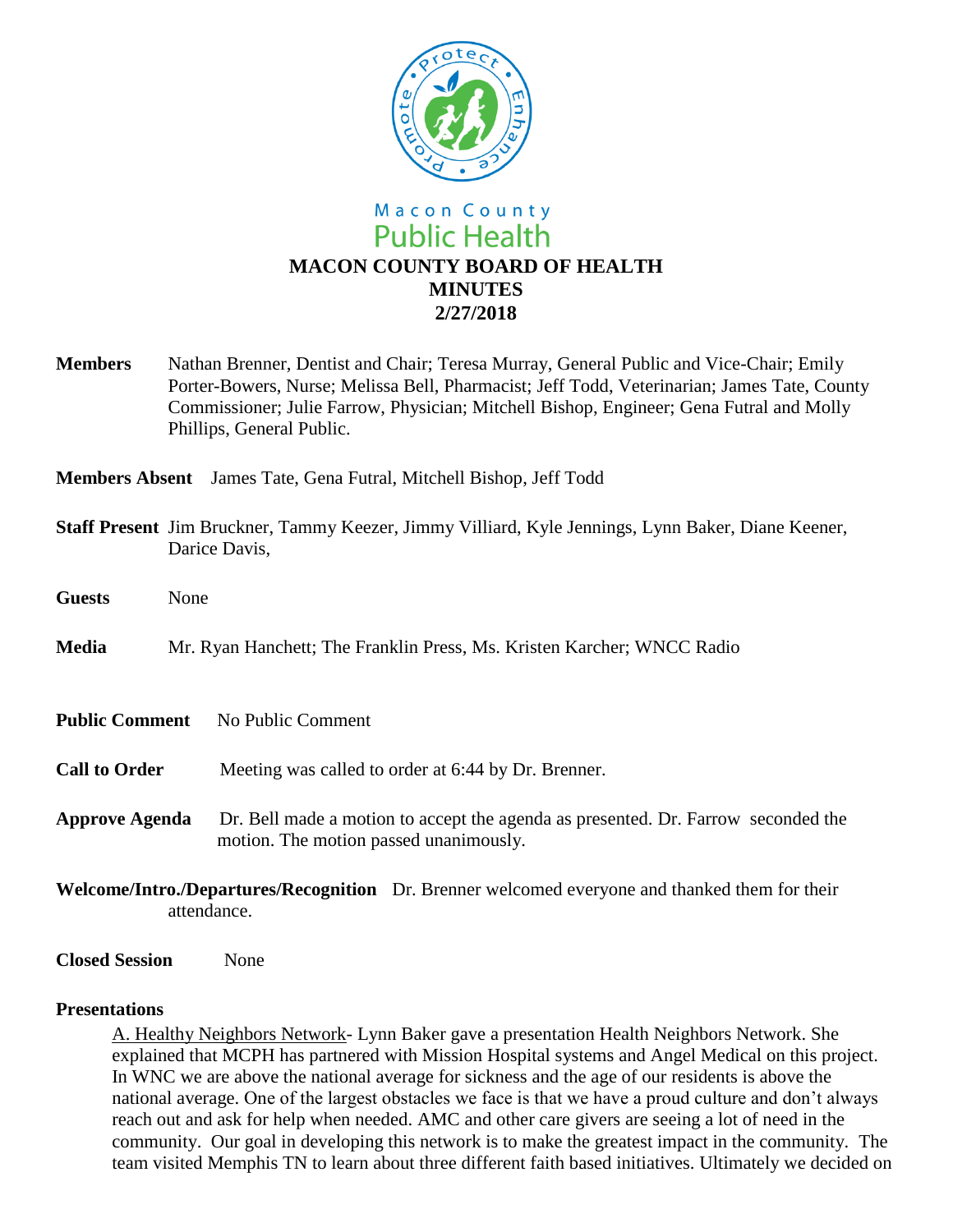a faith based program due to the large faith based population in Macon County. We are beginning a 13 church pilot program using Charity Tracker. Each church will have a liaison trained on the Charity Tracker software. This software will allow all of the organizations participating in the network to track assistance that is given out i.e. when a person goes to one organization and receives assistance they cannot immediately go to another organization and ask for the same assistance. Each organization will enter/track assistance given and all other organizations will have access to see it through Charity Tracker. We are set to launch this initiative by the end of next March. We hope to be able to expand and continue to add more churches and businesses over time.

**Approve Minutes of Previous Meeting** Molly Phillips made a motion to accept the minutes as approved. Melissa Bell seconded the motion. The motion passed unanimously.

# **Old Business**

- A. Animal Control Ordinance Update **–** Mr. Bruckner referred everyone to the Animal Control Ordinance handout in their books that contained all the red line changes. He reminded the Board that this is the ordinance that they had previously reviewed, but since the last review a public hearing was held and there are now additional changes. He explained that most of the additional changes were grammatical errors and spelling errors. He then fully explained in detail each additional change that was made. Ms. Porter Bowers made a motion to approve the Animal Control Ordinance as written. Dr. Bell seconded the motion. The motion passed unanimously.
- B. Board Procedure **–** Mr. Bruckner referred everyone to the BOH procedure handout in their books. He explained that the BOH procedure in an annual document that has to be signed every year. There are no changes from last year. Mr. Bruckner asked everyone to review the document then asked if anyone had any suggested changes. Dr. Bell motion to approve to Board procedure as written. Dr. Farrow seconded the motion. The motion passed unanimously. Mr. Bruckner said the procedure will be ready for signature next meeting.

# **New Business**

A. Fee Changes Water fees**–** Mr. Jennings referred everyone to the handout in their books and gave a review of the water fee changes for Environmental Health. He explained that the fees are changing because the state lab of PH is changing what they charge us. We set our fees at \$5 more than the state charges us to cover shipping and other various costs. The list provided is only the fee's that are changing not a comprehensive list of all fees. The changes, if approved, will take effect July 1, 2018.

Fee Changes Clinical fees – Ms. Keener referred everyone to the handout in their books and gave a review of clinical fees and suggested changes. She explained that we need to add a CPT code to combine CMP, TSH and CBC into one combined fee. We will continue to keep them separate as well, but also add the general health panel CPT code. These changes, if approved, will become effective after the next County Commissioners meeting. Ms. Phillips made motion to approve water fee changes effective July 1. Ms. Porter Bowers seconded the motion. The motion passed unanimously. Dr. Bell made motion to pass clinical fees effective immediately. Molly Phillips seconded the motion. The motion passed unanimously.

B. HIPAA Review **–** Ms. Keener gave a review of the Federal HIPAA regulations. She directed everyone to the handout in their books. MCPH does annual staff training. We deal with confidential services on a daily basis and strive to meet all regulations. We work hand and hand with County IT due to electronic submissions of claims and electronic health records. We routinely monitor employee workstations to ensure public health information (PHI) is being stored properly. Employees must lock computers whenever they walk away from their desk. We do monthly patient record audits. Right of access – Patients are allowed access to their records anytime. We cannot hold records until bills are paid. That is